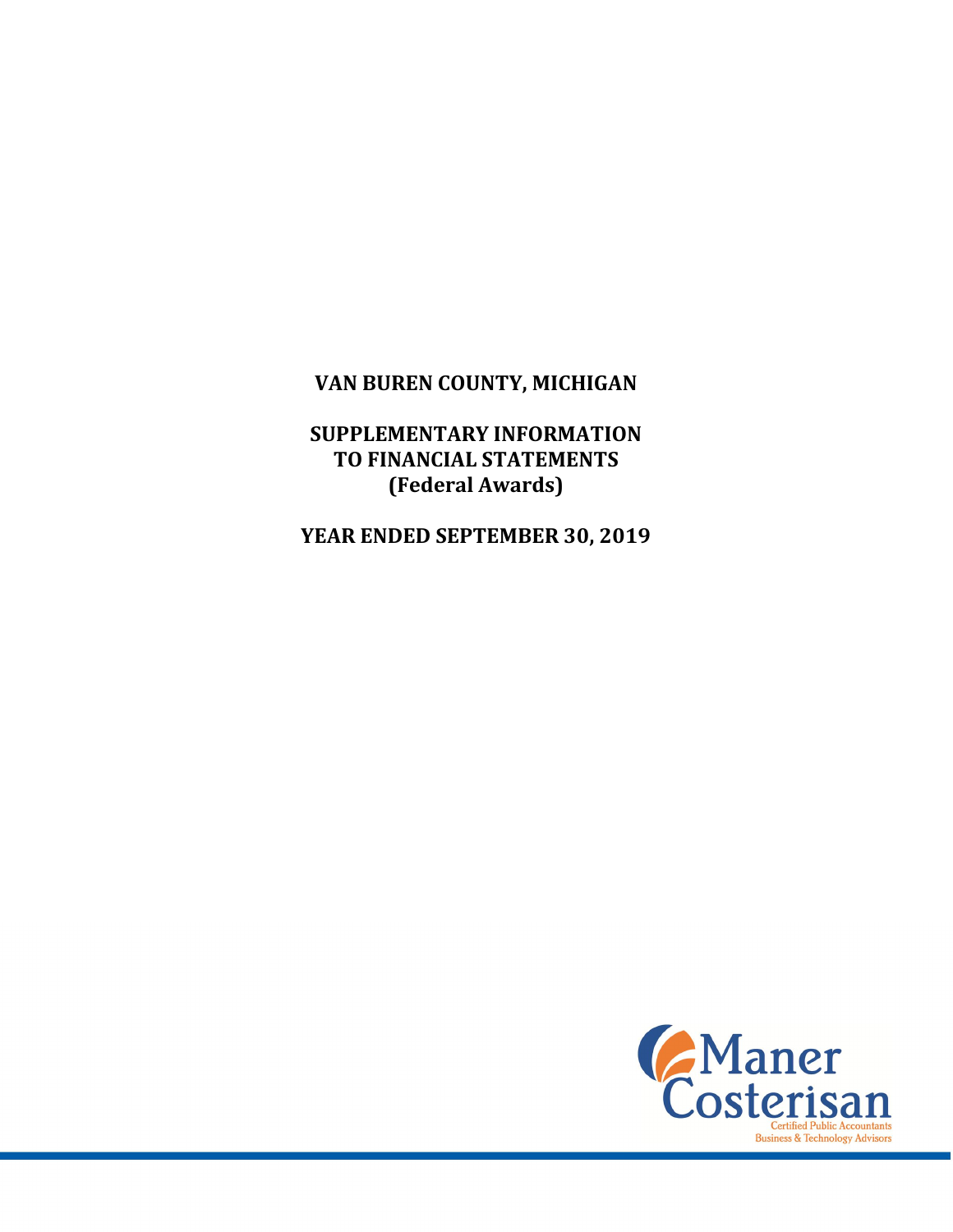# **TABLE OF CONTENTS**

| INDEPENDENT AUDITOR'S REPORT ON COMPLIANCE FOR EACH MAJOR<br>FEDERAL PROGRAM AND ON INTERNAL CONTROL OVER COMPLIANCE                                                       |  |
|----------------------------------------------------------------------------------------------------------------------------------------------------------------------------|--|
| SUPPLEMENTARY INFORMATION                                                                                                                                                  |  |
|                                                                                                                                                                            |  |
|                                                                                                                                                                            |  |
| INDEPENDENT AUDITOR'S REPORT ON INTERNAL CONTROL OVER<br>FINANCIAL REPORTING AND ON COMPLIANCE AND OTHER MATTERS<br>BASED ON AN AUDIT OF FINANCIAL STATEMENTS PERFORMED IN |  |
|                                                                                                                                                                            |  |
|                                                                                                                                                                            |  |
|                                                                                                                                                                            |  |

#### Page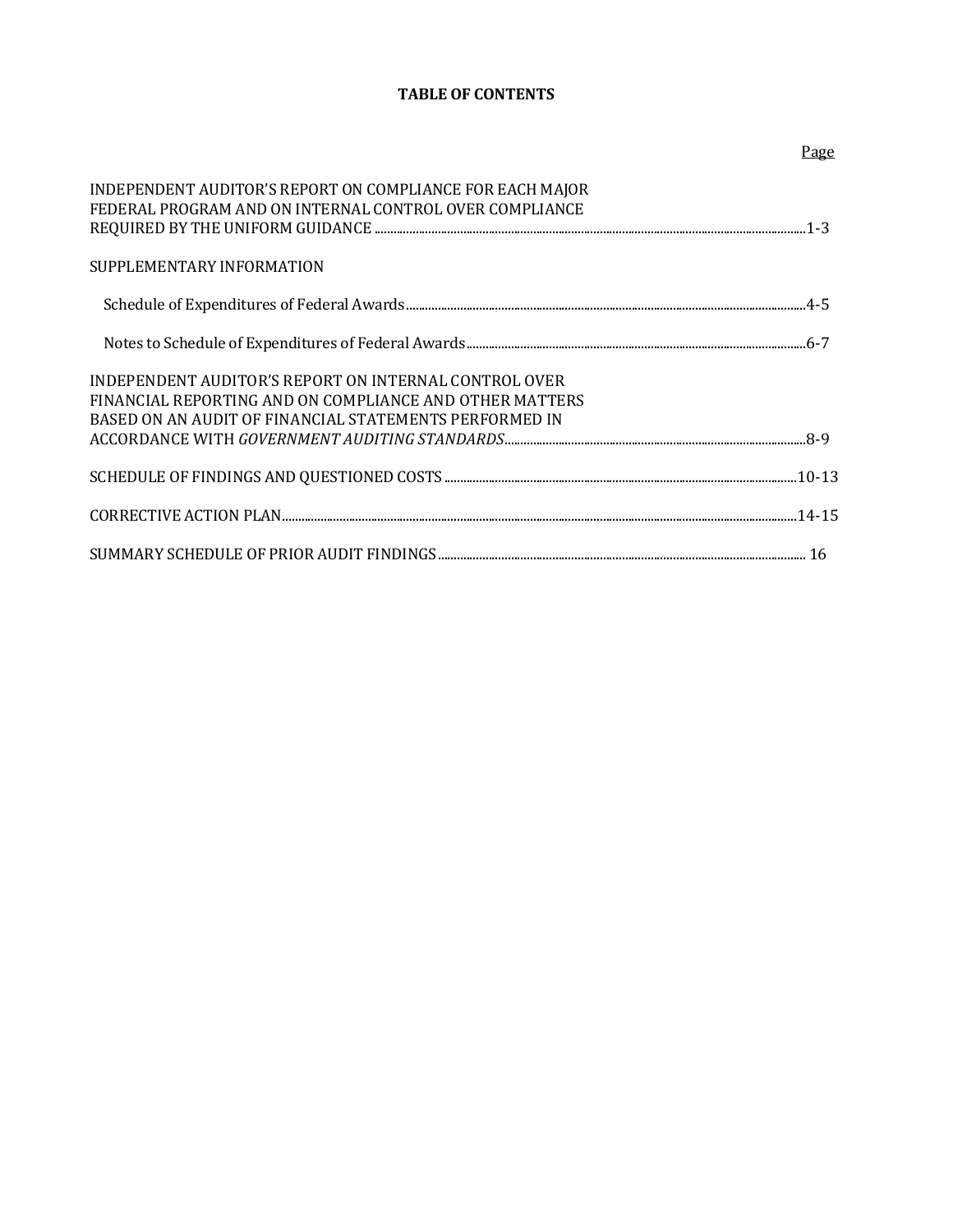

Maner Costerisan PC 2425 E. Grand River Ave. Suite 1 Lansing, MI 48912-3291 T: 517 323 7500 F: 517 323 6346 www.manercpa.com

# **INDEPENDENT AUDITOR'S REPORT ON COMPLIANCE FOR EACH MAJOR FEDERAL PROGRAM AND ON INTERNAL CONTROL OVER COMPLIANCE REQUIRED BY THE UNIFORM GUIDANCE**

To the Board of Commissioners Van Buren County Paw Paw, Michigan

# **Report on Compliance for Each Major Federal Program**

We have audited Van Buren County, Michigan's (the County) compliance with the types of compliance requirements described in the *OMB Compliance Supplement* that could have a direct and material effect on each of the County's major federal programs for the year ended September 30, 2019. The County's major federal programs are identified in the summary of auditor's results section of the accompanying schedule of findings and questioned costs.

The County's basic financial statements include the operations of the Van Buren County Road Commission, discretely presented component unit, which expended \$1,106,493 in federal awards, which are not included in the Schedule of Expenditures of Federal Awards for the year ended September 30, 2019. The Van Buren County Road Commission did not have a single audit required because the Michigan Department of Transportation (MDOT) requires that road commissions report all federal and state grants pertaining to their county whether it is subject to single audit at their level or not. During the year ended December 31, 2018, the federal aid received and expended by the Van Buren County Road Commission was \$1,106,493 for contracted projects and \$0 for negotiated projects. Contracted projects are defined as projects performed by private contractors paid for and administrated by MDOT. The contracted federal projects are not subject to single audit requirements by the road commissions, as they are included in MDOT's single audit. Negotiated projects are defined as projects performed by road commission employees or private contractors paid for and administered by the road commission which are subject to single audit requirements, if the amount expended is \$750,000 or more.

# *Management's Responsibility*

Management is responsible for compliance with the federal statutes, regulations, and the terms and conditions of its federal awards applicable to its federal programs.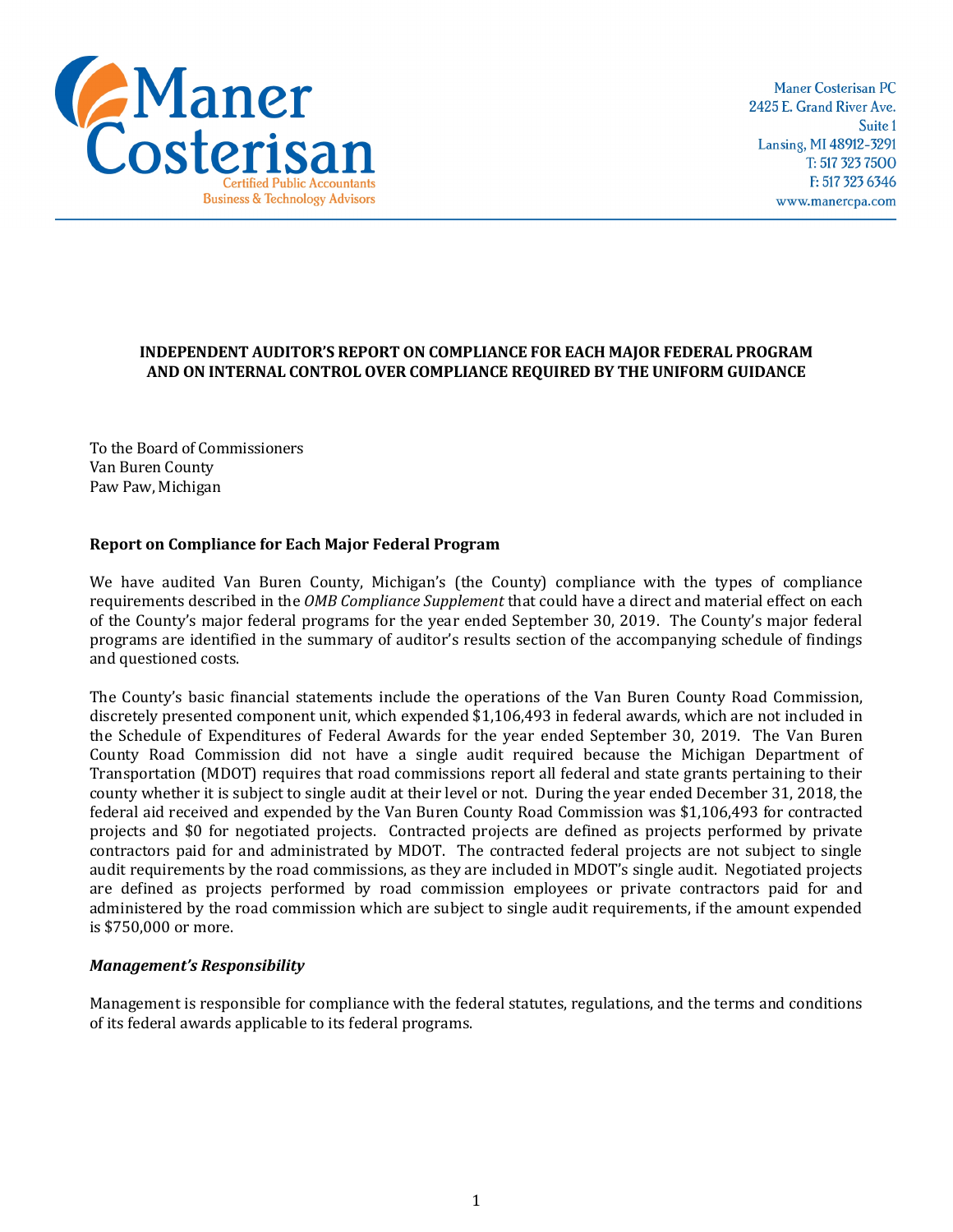#### *Auditor's Responsibility*

Our responsibility is to express an opinion on compliance for each of the County's major federal programs based on our audit of the types of compliance requirements referred to above. We conducted our audit of compliance in accordance with auditing standards generally accepted in the United States of America; the standards applicable to financial audits contained in *Government Auditing Standards*, issued by the Comptroller General of the United States; and the audit requirements of Title 2 U.S. *Code of Federal Regulations* Part 200, *Uniform Administrative Requirements, Cost Principles, and Audit Requirements for Federal Awards* (Uniform Guidance). Those standards and the Uniform Guidance require that we plan and perform the audit to obtain reasonable assurance about whether noncompliance with the types of compliance requirements referred to above that could have a direct and material effect on a major federal program occurred. An audit includes examining, on a test basis, evidence about the County's compliance with those requirements and performing such other procedures as we considered necessary in the circumstances.

We believe that our audit provides a reasonable basis for our opinion on compliance for each major federal program. However, our audit does not provide a legal determination of the County's compliance.

#### *Opinion on Each Major Federal Program*

In our opinion, Van Buren County, Michigan, complied, in all material respects, with the types of compliance requirements referred to above that could have a direct and material effect on each of its major federal programs for the year ended September 30, 2019.

#### **Report on Internal Control Over Compliance**

Management of the County is responsible for establishing and maintaining effective internal control over compliance with the types of compliance requirements referred to above. In planning and performing our audit of compliance, we considered the County's internal control over compliance with the types of requirements that could have a direct and material effect on each major federal program to determine the auditing procedures that are appropriate in the circumstances for the purpose of expressing an opinion on compliance for each major federal program and to test and report on internal control over compliance in accordance with the Uniform Guidance, but not for the purpose of expressing an opinion on the effectiveness of internal control over compliance. Accordingly, we do not express an opinion on the effectiveness of the County's internal control over compliance.

A *deficiency in internal control over compliance* exists when the design or operation of a control over compliance does not allow management or employees, in the normal course of performing their assigned functions, to prevent, or detect and correct, noncompliance with a type of compliance requirement of a federal program on a timely basis. A *material weakness in internal control over compliance* is a deficiency, or a combination of deficiencies, in internal control over compliance, such that there is a reasonable possibility that material noncompliance with a type of compliance requirement of a federal program will not be prevented, or detected and corrected, on a timely basis. A *significant deficiency in internal control over compliance* is a deficiency, or a combination of deficiencies, in internal control over compliance with a type of compliance requirement of a federal program that is less severe than a material weakness in internal control over compliance, yet important enough to merit attention by those charged with governance.

Our consideration of internal control over compliance was for the limited purpose described in the first paragraph of this section and was not designed to identify all deficiencies in internal control over compliance that might be material weaknesses or significant deficiencies. We did not identify any deficiencies in internal control over compliance that we consider to be material weaknesses. However, material weaknesses may exist that have not been identified.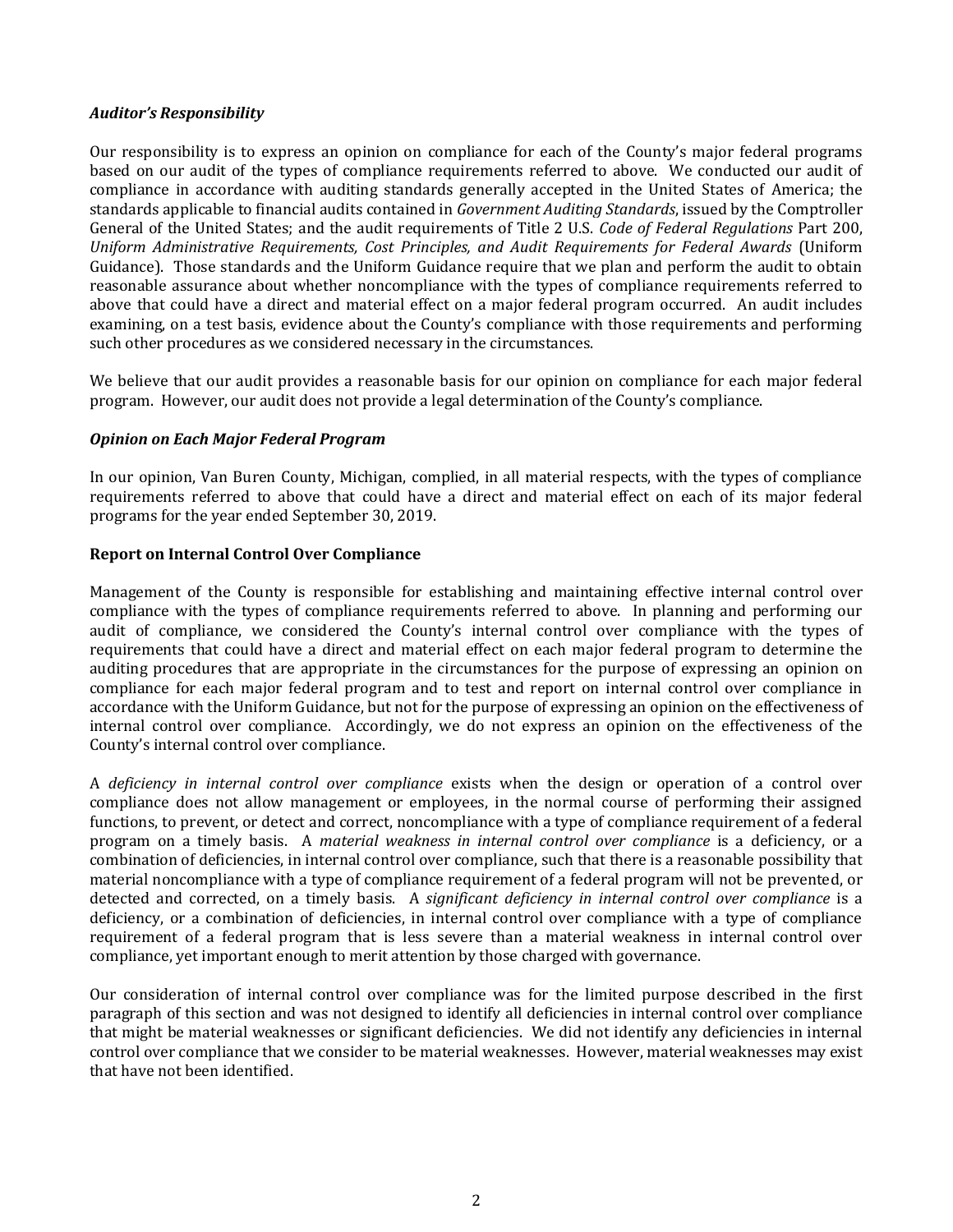The purpose of this report on internal control over compliance is solely to describe the scope of our testing of internal control over compliance and the results of that testing based on the requirements of the Uniform Guidance. Accordingly, this report is not suitable for any other purpose.

# **Report on Schedule of Expenditures of Federal Awards Required by the Uniform Guidance**

We have audited the financial statements of the governmental activities, the business-type activities, the aggregate discretely presented component units, each major fund, and the aggregate remaining fund information of Van Buren County, Michigan, as of and for the year ended September 30, 2019, and the related notes to the financial statements, which collectively comprise the County's basic financial statements. We did not audit the financial statements of the Van Buren County Road Commission, which represents 89%, 94%, and 88%, respectively, of the assets, net position, and revenues of the aggregate discretely presented component units. We issued our report thereon dated March 27, 2020, which contained unmodified opinions on those financial statements based on our audit and the report of other auditors. Our audit was conducted for the purpose of forming opinions on the financial statements that collectively comprise the basic financial statements. The accompanying schedule of expenditures of federal awards is presented for purposes of additional analysis as required by the Uniform Guidance and is not a required part of the basic financial statements. Such information is the responsibility of management and was derived from and relates directly to the underlying accounting and other records used to prepare the basic financial statements. The information has been subjected to the auditing procedures applied in the audit of the basic financial statements and certain additional procedures, including comparing and reconciling such information directly to the underlying accounting and other records used to prepare the basic financial statements or to the basic financial statements themselves, and other additional procedures in accordance with auditing standards generally accepted in the United States of America.

In our opinion, the schedule of expenditures of federal awards is fairly stated, in all material respects, in relation to the basic financial statements as a whole.

Many Costerinan PC

March 27, 2020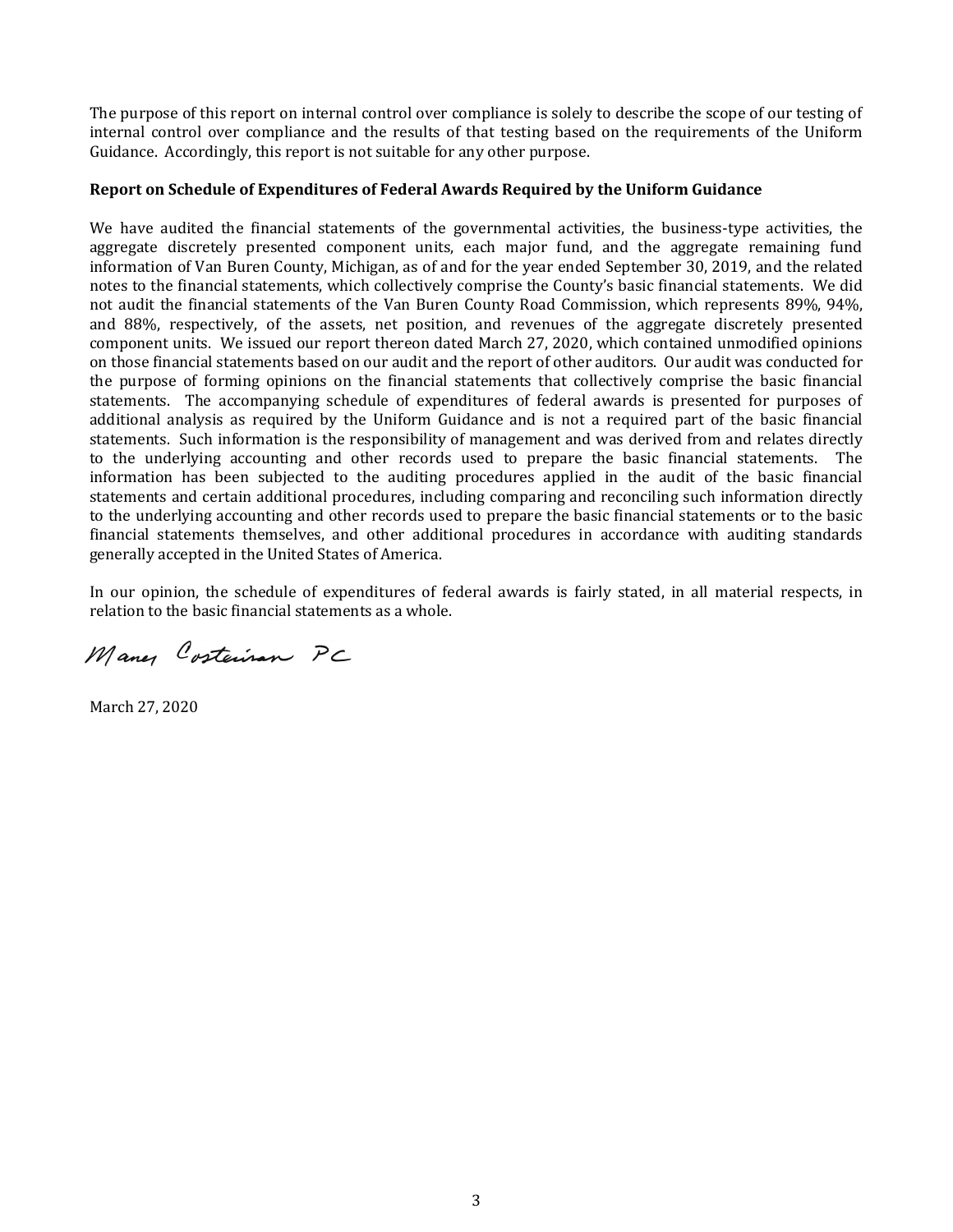# **VAN BUREN COUNTY, MICHIGAN SCHEDULE OF EXPENDITURES OF FEDERAL AWARDS YEAR ENDED SEPTEMBER 30, 2019**

| Federal Grantor/Pass-Through Grantor/Program Title                                                                                                                                                            | <b>CFDA</b><br>Number | Pass-Through<br><b>Grantors Number</b> | Expenditures                |
|---------------------------------------------------------------------------------------------------------------------------------------------------------------------------------------------------------------|-----------------------|----------------------------------------|-----------------------------|
| <b>U.S. DEPARTMENT OF JUSTICE</b>                                                                                                                                                                             |                       |                                        |                             |
| <b>Direct Programs</b><br><b>Bulletproof Vest Partnership Program</b>                                                                                                                                         | 16.607                | N/A                                    | \$<br>3,117                 |
| Drug Court Discretionary Grant Program<br><b>Family Treatment Court</b>                                                                                                                                       | 16.585                | N/A                                    | 101,328                     |
| Edward Byrne Memorial Justice Assistance Grant Program<br>Program Year 2019                                                                                                                                   | 16.738                | N/A                                    | 95,342                      |
| TOTAL U.S. DEPARTMENT OF JUSTICE                                                                                                                                                                              |                       |                                        | 199,787                     |
| U.S. DEPARTMENT OF TRANSPORTATION<br>Passed through Michigan Department of Transportation<br>Formula Grants for Rural Areas<br>Operating Assistance - Section 5311<br>Rural Transportation Assistance Program | 20.509                | 2017-0136/P4<br>N/A                    | 349,258<br>3,611            |
|                                                                                                                                                                                                               |                       |                                        | 352,869                     |
| <b>Highway Safety Cluster</b><br>Passed through Michigan Department of State Police<br>State and Community Highway Safety <sup>(d)</sup>                                                                      | 20.600                | PT-19-23                               | 12,240                      |
| Passed through Michigan Supreme Court                                                                                                                                                                         |                       |                                        |                             |
| Alcohol Impaired Driving Countermeasures Incentive Grants <sup>(d)</sup><br>2019 OHSP Grant                                                                                                                   | 20.601                | 14177                                  | 87,017                      |
| Total Highway Safety Cluster                                                                                                                                                                                  |                       |                                        | 99,257                      |
| TOTAL U.S. DEPARTMENT OF TRANSPORTATION                                                                                                                                                                       |                       |                                        | 452,126                     |
| U.S. ENVIRONMENTAL PROTECTION AGENCY<br>Direct Program<br>Brownfields Assessment and Cleanup Cooperative Agreements<br><b>EPA Petroleum Assessment</b><br><b>EPA Hazardous Substances Assessment</b>          | 66.818                | N/A<br>N/A                             | 155,833<br>9,006<br>164,839 |
|                                                                                                                                                                                                               |                       |                                        |                             |
| U.S. DEPARTMENT OF HEALTH AND HUMAN SERVICES<br>Direct Program<br>Substance Abuse and Mental Health Services<br>Projects of Regional and National Significance<br>Program Year 2018-19                        | 93.243                | N/A                                    | 452,113                     |
| Passed through Michigan Department of Human Services<br>Title IV-D, Child Support Enforcement <sup>(c)</sup><br>Cooperative Reimbursement Program <sup>(a)</sup><br>Federal Incentive Payments <sup>(b)</sup> | 93.563                | CSCOM17-80003<br>N/A                   | 1,167,700<br>108,134        |
|                                                                                                                                                                                                               |                       |                                        | 1,275,834                   |
| TOTAL U.S. DEPARTMENT OF HEALTH AND HUMAN SERVICES                                                                                                                                                            |                       |                                        | 1,727,947                   |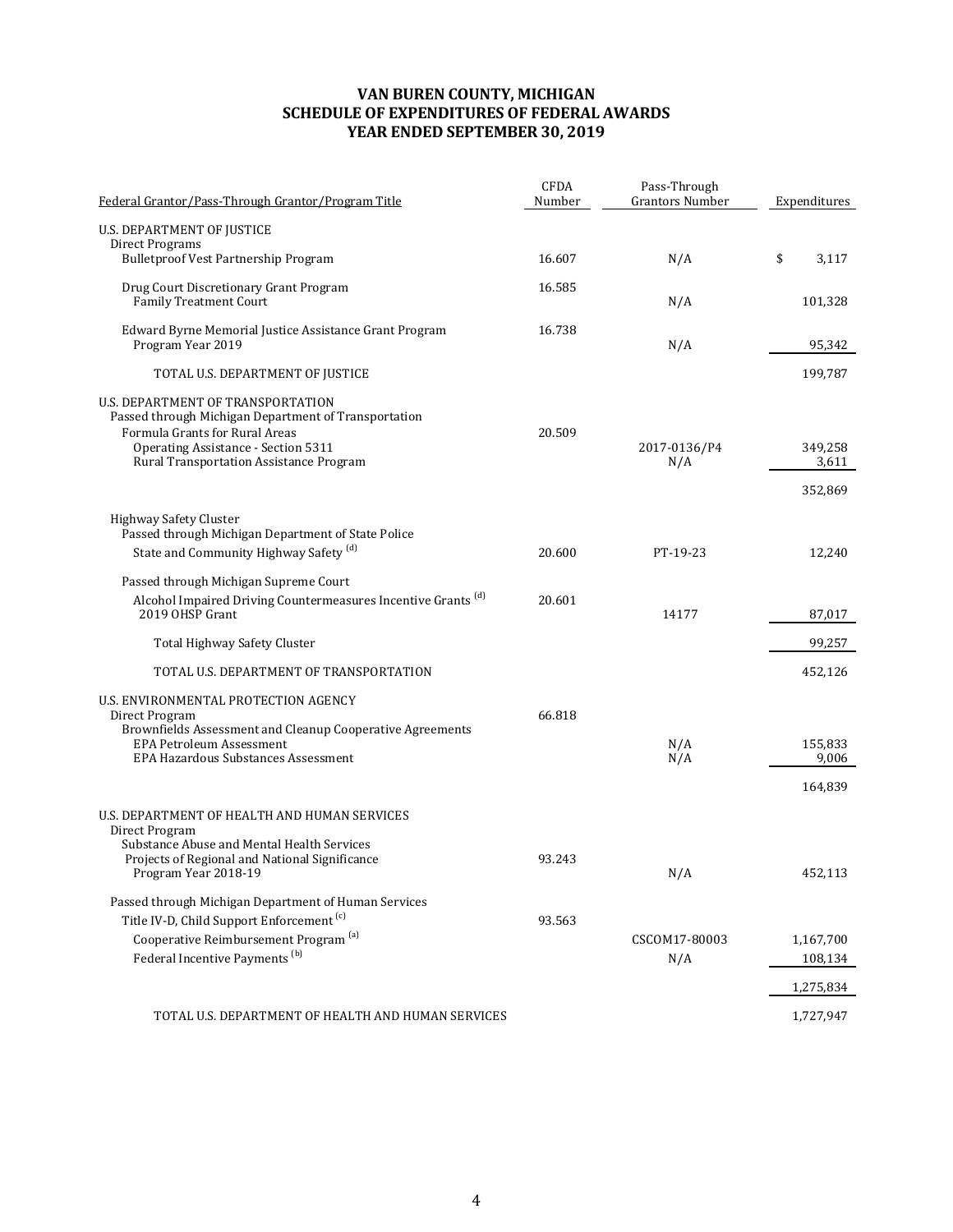# **VAN BUREN COUNTY, MICHIGAN SCHEDULE OF EXPENDITURES OF FEDERAL AWARDS YEAR ENDED SEPTEMBER 30, 2019**

| Federal Grantor/Pass-Through Grantor/Program Title                                                                                                                                                                                                     | <b>CFDA</b><br>Number | Pass-Through<br><b>Grantors Number</b>                      | Expenditures                 |
|--------------------------------------------------------------------------------------------------------------------------------------------------------------------------------------------------------------------------------------------------------|-----------------------|-------------------------------------------------------------|------------------------------|
| U.S. DEPARTMENT OF HOMELAND SECURITY<br>Passed through Michigan State Police<br>Homeland Security Grant Program <sup>(c)</sup><br>2016 Homeland Security Grant Program<br>2017 Homeland Security Grant Program<br>2018 Homeland Security Grant Program | 97.067                | EMW-2016-SS-00010<br>EMW-2017-SS-00013<br>EMW-2018-SS-00042 | 221,411<br>507,864<br>67,151 |
|                                                                                                                                                                                                                                                        |                       |                                                             | 796.426                      |
| Emergency Management Performance Grants                                                                                                                                                                                                                | 97.042                | EMC-2019-EP-00004                                           | 35,755                       |
| TOTAL U.S. DEPARTMENT OF HOMELAND SECURITY                                                                                                                                                                                                             |                       |                                                             | 832,181                      |
| TOTAL EXPENDITURES OF FEDERAL AWARDS                                                                                                                                                                                                                   |                       |                                                             | 3.376.880                    |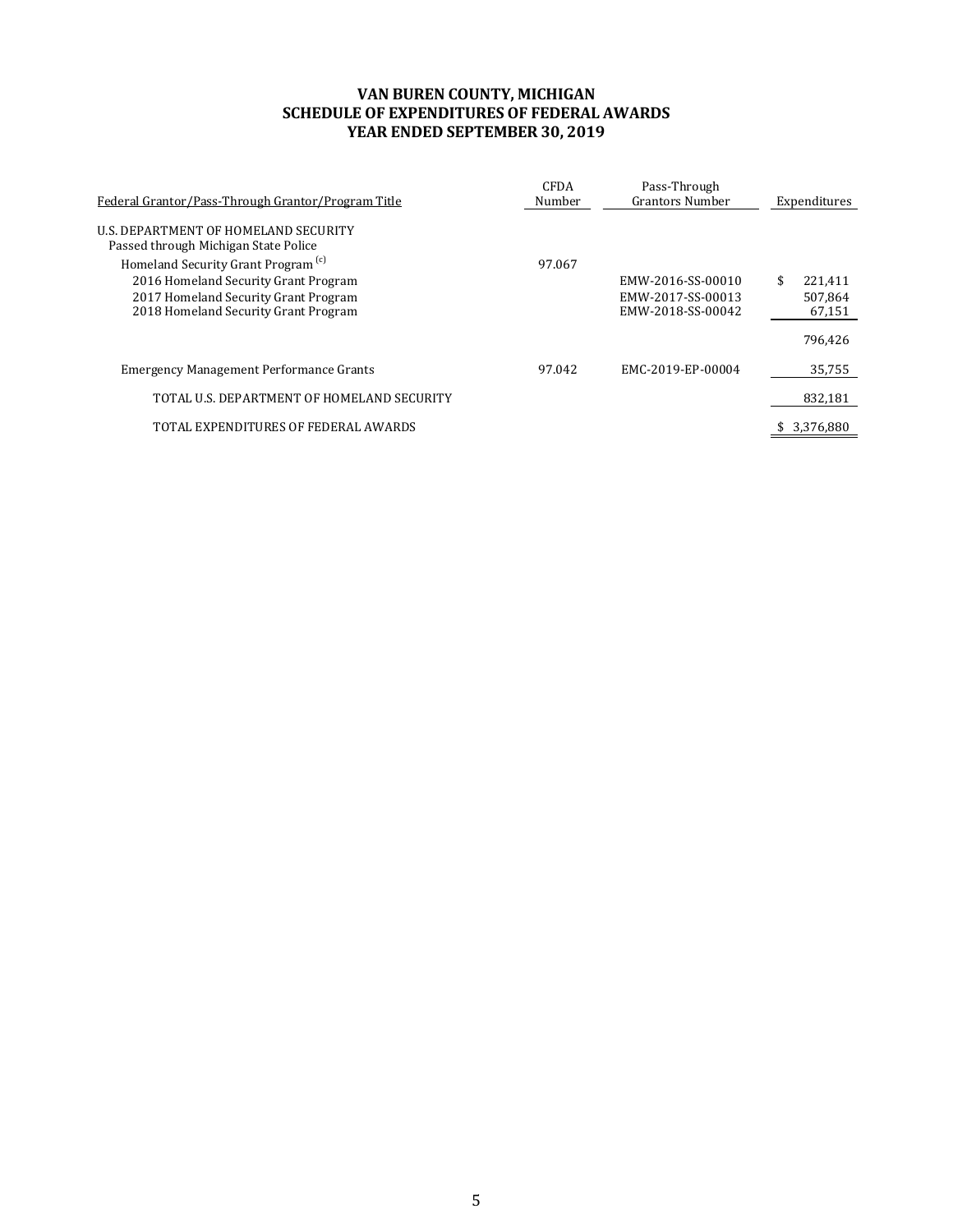#### **VAN BUREN COUNTY, MICHIGAN NOTES TO SCHEDULE OF EXPENDITURES OF FEDERAL AWARDS**

# **NOTE 1 - BASIS OF PRESENTATION**

The accompanying Schedule of Expenditures of Federal Awards includes the federal grant activity of Van Buren County, Michigan, and is presented on the modified accrual basis of accounting. The information in this schedule is presented in accordance with the requirements of the Title 2 U.S. *Code of Federal Regulations* Part 200, *Uniform Administrative Requirements, Cost Principles, and Audit Requirements for Federal Awards* (Uniform Guidance). Therefore, some amounts presented in this schedule may differ from amounts presented in or used in the preparation of the basic financial statements, which are reconciled in Note 3. The County has elected not to use the 10 percent de minimus indirect rate allowed under the Uniform Guidance.

Federal awards of the Van Buren County Road Commission are excluded from the accompanying Schedule of Expenditures of Federal Awards. This component unit's audit report is issued under separate cover. To view copies of those reports, contact the administrative offices of the component unit or the Van Buren County Clerk's office.

#### **NOTE 2 - SUMMARY OF SIGNIFICANT EXPLANATIONS OF SCHEDULE**

The following descriptions identified below as (a) - (d) represent explanations that cross reference to amounts on the Schedule of Expenditures of Federal Awards:

- (a) Reimbursement of these contracts is passed through the State Department of Human Services (DHS). The amounts reported on the Schedule of Expenditures of Federal Awards represent the Federal portion of the respective amounts based on 66% of Title IV-D eligible expenditures for the applicable grants. The entire amount paid by DHS for the reimbursed expenditures is considered Federal.
- (b) The reimbursements for the IV-D Incentive Payments Program are based on support payments collected. Expenditures have been reported to the extent of earned revenues and are 100% Federal.
- (c) Denotes programs tested as "major programs".
- (d) Denotes programs required to be clustered by the United States Department of Transportation.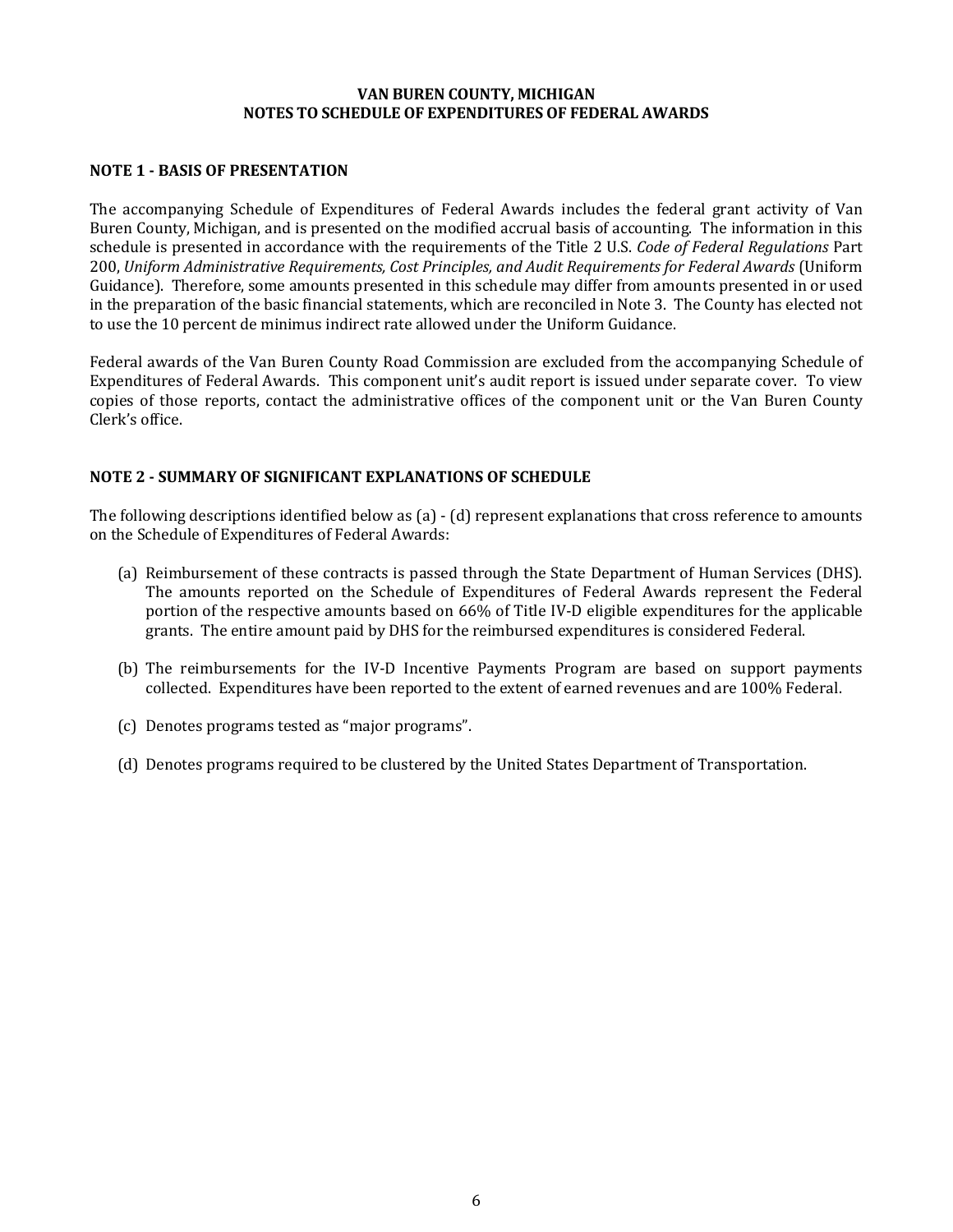#### **VAN BUREN COUNTY, MICHIGAN NOTES TO SCHEDULE OF EXPENDITURES OF FEDERAL AWARDS**

# **NOTE 3 - RECONCILIATION TO SCHEDULE OF EXPENDITURES OF FEDERAL AWARDS**

The following reconciles the intergovernmental revenues reported in the September 30, 2019, basic financial statements to the expenditures of the County administered federal programs reported on the Schedule of Expenditures of Federal Awards:

|                                            | Federal/<br>State/Local<br>Revenue |    | Less<br>State/Local<br>Revenue |    | Federal<br>Award<br>Expenditures |
|--------------------------------------------|------------------------------------|----|--------------------------------|----|----------------------------------|
| PRIMARY GOVERNMENT                         |                                    |    |                                |    |                                  |
| <b>GENERAL FUND</b>                        |                                    |    |                                |    |                                  |
| Cooperative Reimbursement Program          | \$<br>1,167,700                    | \$ |                                | \$ | 1,167,700                        |
| <b>IV-D</b> Incentive                      | 108,134                            |    |                                |    | 108,134                          |
| Substance Abuse and Mental Health Services | 452,113                            |    |                                |    | 452,113                          |
| <b>State and Community Highway Safety</b>  | 12,240                             |    |                                |    | 12,240                           |
| <b>Byrne Grant</b>                         | 95,342                             |    |                                |    | 95,342                           |
| <b>OHSP Grant</b>                          | 87,017                             |    |                                |    | 87,017                           |
| <b>BJA</b> Grant                           | 101,328                            |    |                                |    | 101,328                          |
| <b>Emergency Management</b>                | 35,755                             |    |                                |    | 35,755                           |
| Other Programs                             | 4,621,880                          |    | 4,621,880                      |    |                                  |
| TOTAL GENERAL FUND                         | 6,681,509                          |    | 4,621,880                      |    | 2,059,629                        |
| <b>SPECIAL REVENUE FUNDS</b>               |                                    |    |                                |    |                                  |
| <b>Homeland Security Grants</b>            | 796,426                            |    |                                |    | 796,426                          |
| Sheriff's Extra Voted Millage              | 20,847                             |    | 17,730                         |    | 3,117                            |
| Other Funds                                | 1,731,103                          |    | 1,731,103                      |    |                                  |
| TOTAL SPECIAL REVENUE FUNDS                | 2,548,376                          |    | 1,748,833                      |    | 799,543                          |
| <b>ENTERPRISE FUNDS</b>                    |                                    |    |                                |    |                                  |
| <b>Public Transit</b>                      | 1,362,552                          |    | 1,009,683                      |    | 352,869                          |
| TOTAL PRIMARY GOVERNMENT                   | 10,592,437                         |    | 7,380,396                      |    | 3,212,041                        |
| <b>COMPONENT UNITS</b>                     |                                    |    |                                |    |                                  |
| Brownfield Redevelopment Authority         | 164,839                            |    |                                |    | 164,839                          |
| TOTAL REPORTING ENTITY                     | 10,757,276                         | S  | 7,380,396                      | S  | 3,376,880                        |

#### **NOTE 4 - SUBRECIPIENTS**

No Federal Awards were passed through by the County to any subrecipients during the year.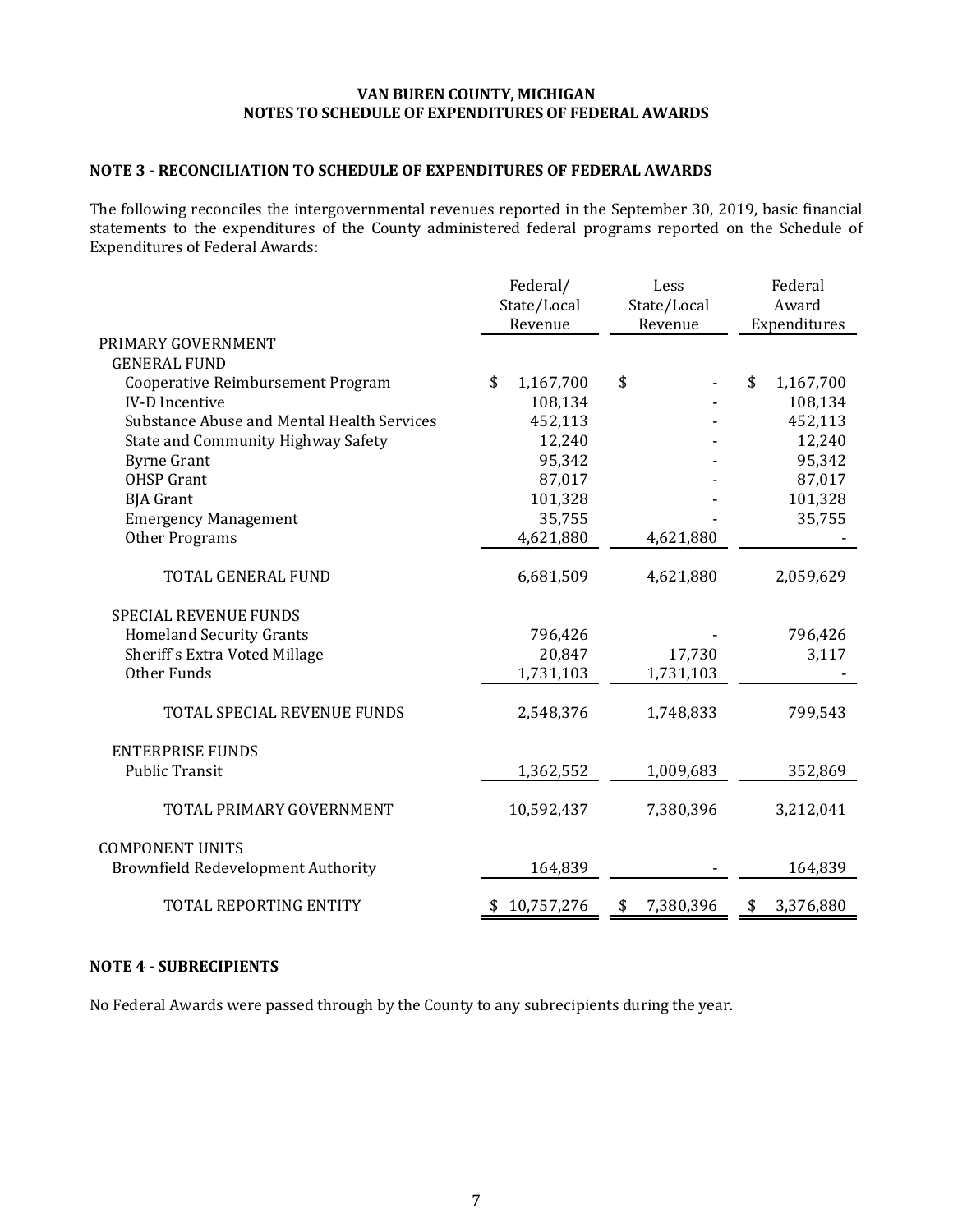

Maner Costerisan PC 2425 E. Grand River Ave. Suite 1 Lansing, MI 48912-3291 T: 517 323 7500 F: 517 323 6346 www.manercpa.com

# **INDEPENDENT AUDITOR'S REPORT ON INTERNAL CONTROL OVER FINANCIAL REPORTING AND ON COMPLIANCE AND OTHER MATTERS BASED ON AN AUDIT OF FINANCIAL STATEMENTS PERFORMED IN ACCORDANCE WITH** *GOVERNMENT AUDITING STANDARDS*

To the Board of Commissioners Van Buren County Paw Paw, Michigan

We have audited, in accordance with the auditing standards generally accepted in the United States of America and the standards applicable to financial audits contained in *Government Auditing Standards,* issued by the Comptroller General of the United States, the financial statements of the governmental activities, the businesstype activities, the aggregate discretely presented component units, each major fund, and the aggregate remaining fund information of Van Buren County, Michigan (the County), as of and for the year ended September 30, 2019, and the related notes to the financial statements, which collectively comprise the County's basic financial statements, and have issued our report thereon dated March 27, 2020. We did not audit the financial statements of the Van Buren County Road Commission, which represents 89%, 94%, and 88%, respectively, of the assets, net position, and revenues of the aggregate discretely presented component units. Those financial statements were audited by other auditors whose report thereon has been furnished to us, and our opinions, insofar as they relate to the amounts included for the Van Buren County Road Commission, are based solely on the report of the other auditors.

# **Internal Control Over Financial Reporting**

In planning and performing our audit of the financial statements, we considered the County's internal control over financial reporting (internal control) to determine the audit procedures that are appropriate in the circumstances for the purpose of expressing our opinions on the financial statements, but not for the purpose of expressing an opinion on the effectiveness of the County's internal control. Accordingly, we do not express an opinion of the effectiveness of the County's internal control.

Our consideration of internal control was for the limited purpose described in the preceding paragraph and was not designed to identify all deficiencies in internal control that might be material weaknesses or significant deficiencies, and therefore, material weaknesses or significant deficiencies may exist that have not been identified. However, as described in the accompanying schedule of findings and questioned costs, we did identify certain deficiencies in internal control that we consider to be material weaknesses and significant deficiencies.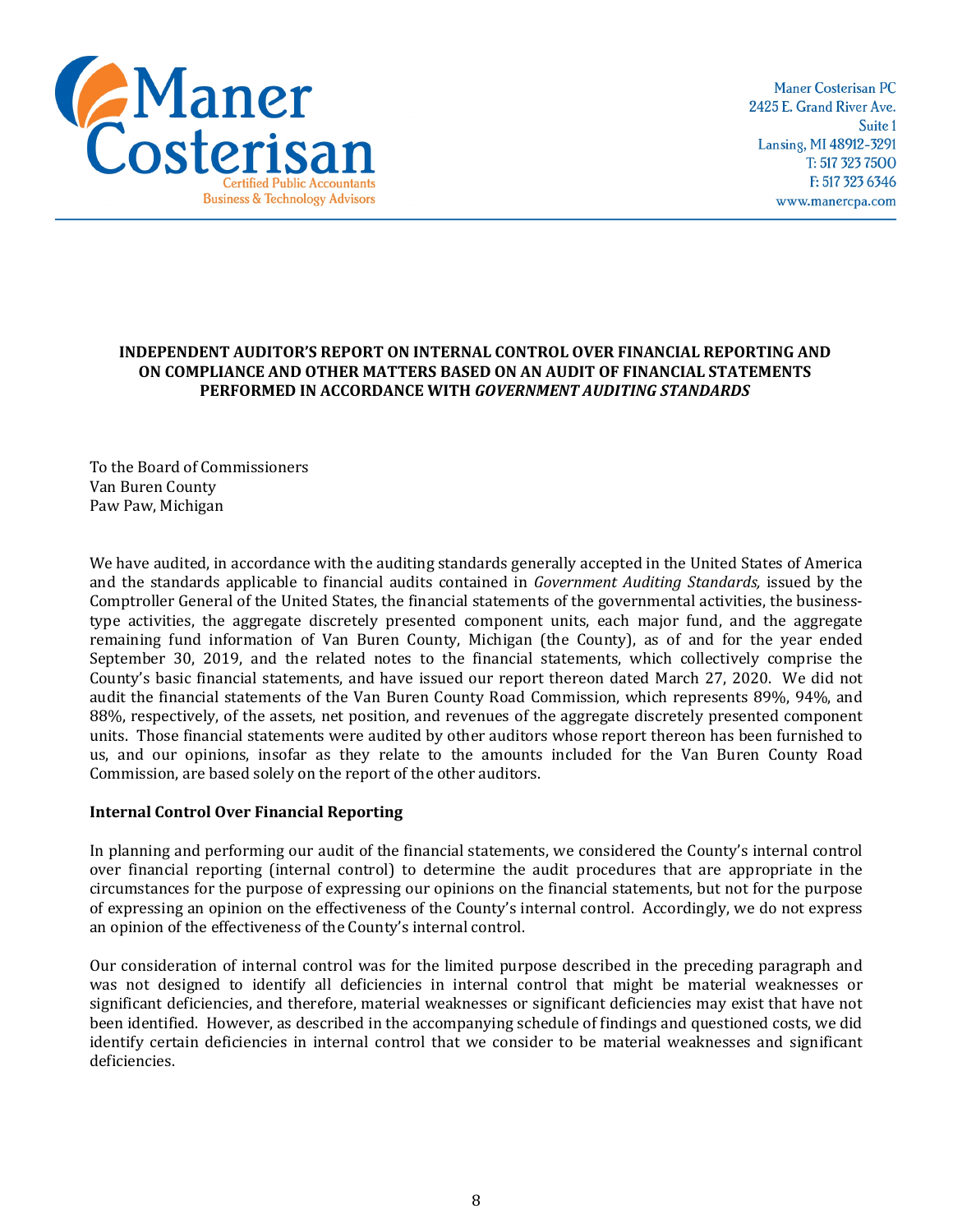A *deficiency in internal control* exists when the design or operation of a control does not allow management or employees, in the normal course of performing their assigned functions, to prevent, or detect and correct, misstatements on a timely basis. A *material weakness* is a deficiency, or a combination of deficiencies, in internal control such that there is a reasonable possibility that a material misstatement of the entity's financial statements will not be prevented, or detected and corrected, on a timely basis. We consider the deficiencies described in the accompanying schedule of findings and questioned costs as items 2019-001 and 2019-002 to be material weaknesses.

A *significant deficiency* is a deficiency, or a combination of deficiencies, in internal control that is less severe than a material weakness, yet important enough to merit attention by those charged with governance. We consider the deficiency described in the accompanying schedule of findings and questioned costs as 2019-003 to be a significant deficiency.

# **Compliance and Other Matters**

As part of obtaining reasonable assurance about whether the County's financial statements are free from material misstatement, we performed tests of its compliance with certain provisions of laws, regulations, contracts, and grant agreements, noncompliance with which could have a direct and material effect on the determination of financial statement amounts. However, providing an opinion on compliance with those provisions was not an objective of our audit, and accordingly, we do not express such an opinion. The results of our tests disclosed instances of noncompliance or other matters that are required to be reported under *Government Auditing Standards* and which are described in the accompanying schedule of findings and questioned costs as 2019-004 and 2019-005.

# **County's Response to the Finding**

The County's responses to the findings identified in our audit are described in the accompanying corrective action plan. The County's responses were not subjected to the auditing procedures applied in the audit of the financial statements and, accordingly, we express no opinion on them.

# **Purpose of this Report**

The purpose of this report is solely to describe the scope of our testing of internal control and compliance and the results of that testing, and not to provide an opinion on the effectiveness of the entity's internal control or on compliance. This report is an integral part of an audit performed in accordance with *Government Auditing Standards* in considering the entity's internal control and compliance. Accordingly, this communication is not suitable for any other purpose.

Manes Costerinan PC

March 27, 2020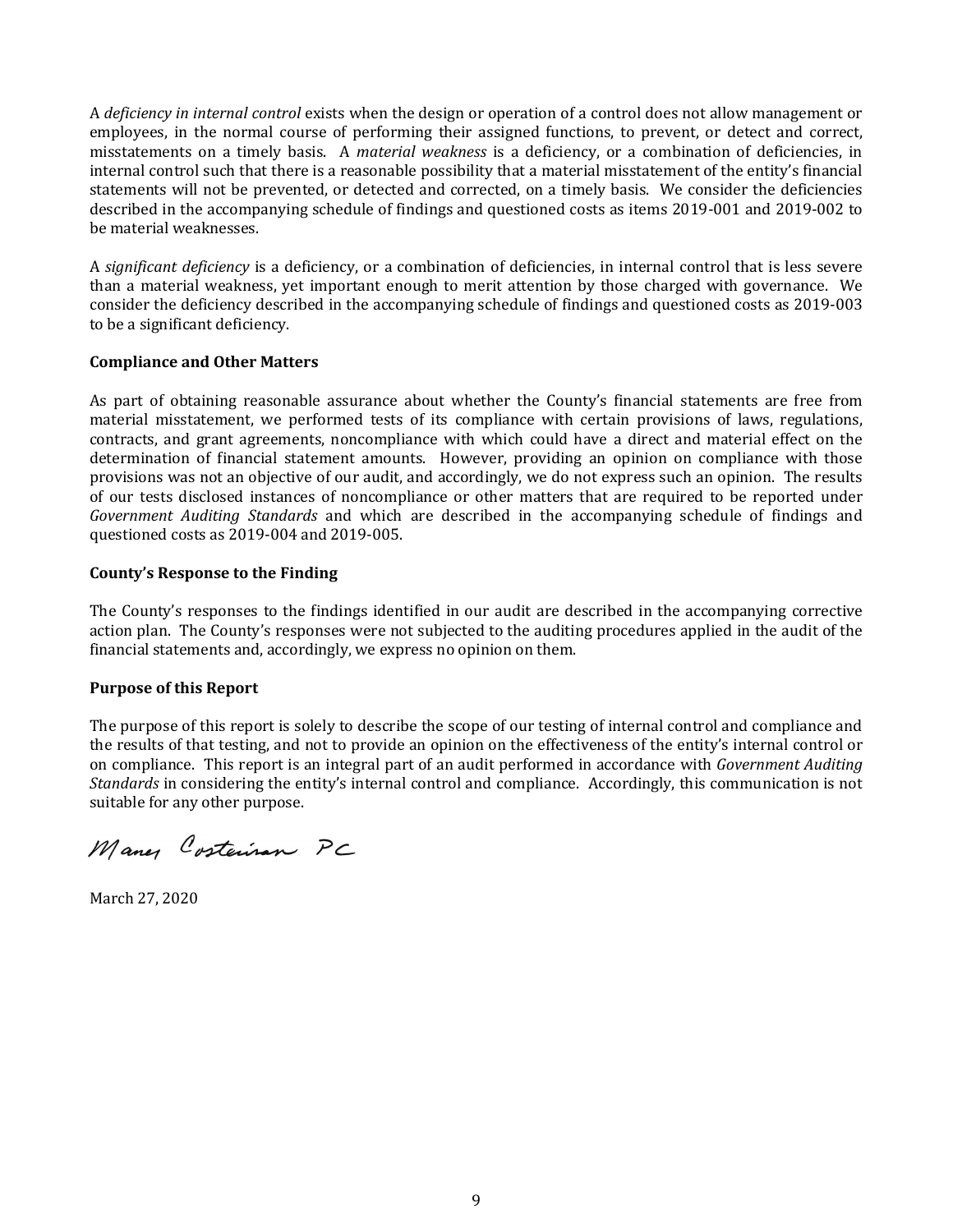#### **VAN BUREN COUNTY, MICHIGAN SCHEDULE OF FINDINGS AND QUESTIONED COSTS YEAR ENDED SEPTEMBER 30, 2019**

#### **Section I - Summary of Auditor's Results**

| <b>Financial Statements</b>                                                                      |                                                                             |
|--------------------------------------------------------------------------------------------------|-----------------------------------------------------------------------------|
| Type of auditor's report issued:                                                                 | Unmodified                                                                  |
| Internal control over financial reporting:                                                       |                                                                             |
| Material weakness(es) identified?<br>➤                                                           | N <sub>0</sub>                                                              |
| Significant deficiency(ies) identified?<br>➤                                                     | $X$ Yes $\qquad$<br>No                                                      |
| Noncompliance material to financial statements noted?                                            | $\frac{1}{1}$ Yes $\frac{X}{1}$ No                                          |
| <b>Federal Awards</b>                                                                            |                                                                             |
| Internal control over major programs:                                                            |                                                                             |
| Material weakness(es) identified?<br>➤                                                           | $\frac{\ }{\ }$ Yes $\frac{X}{X}$<br>N <sub>0</sub>                         |
| Significant deficiency(ies) identified?<br>➤                                                     | Yes $X$ None reported                                                       |
| Type of auditor's report issued on compliance for major programs:                                | Unmodified                                                                  |
| Any audit findings disclosed that are required to be reported<br>in accordance 2 CFR 200.516(a)? | Yes X<br>No.                                                                |
| Identification of major programs:                                                                |                                                                             |
| CFDA Number(s)                                                                                   | Name of Federal Program or Cluster                                          |
| 93.563<br>97.067                                                                                 | Cooperative Reimbursement Program<br><b>Homeland Security Grant Program</b> |
| Dollar threshold used to distinguish between Type A<br>and Type B programs:                      | \$750,000                                                                   |
| Auditee qualified as low-risk auditee?                                                           | Yes X<br>No.                                                                |

# **Section II - Financial Statement Findings**

#### 2019-001 MATERIAL JOURNAL ENTRIES PROPOSED BY AUDITORS

Condition: Material journal entries for the proper recognition of property taxes receivable and related unavailable revenue, drain debt activity, amounts due from other governmental units, and beginning equity were proposed by the auditors. These misstatements were not detected by the County's internal control over financial reporting. These entries were brought to the attention of management and were subsequently recorded in the County's general ledger. A similar issue was noted and reported in our audit comments last year.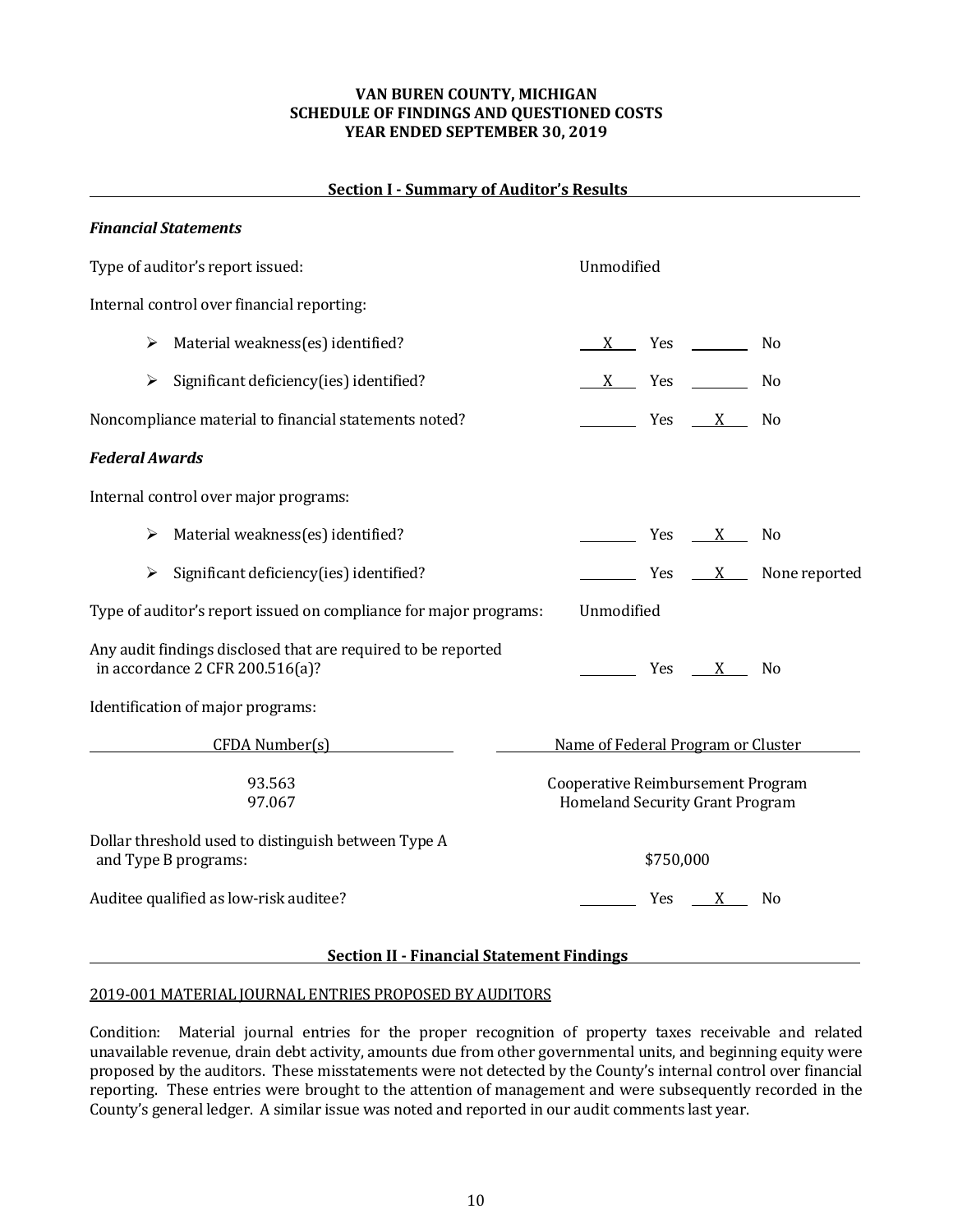# **VAN BUREN COUNTY, MICHIGAN SCHEDULE OF FINDINGS AND QUESTIONED COSTS (continued) YEAR ENDED SEPTEMBER 30, 2019**

#### **Section II - Financial Statement Findings (continued)**

#### 2019-001 MATERIAL JOURNAL ENTRIES PROPOSED BY AUDITORS (continued)

Criteria: Auditing standards emphasize that management is responsible for establishing, maintaining, and monitoring internal controls, and for the fair presentation in the financial statements of financial position, results of operations, and cash flows (where applicable), including the notes to the financial statements, in conformity with U.S. generally accepted accounting principles.

Cause: Management did not properly identify the misstatements and record the necessary adjustments.

Effect: The County's financial reports contained material misstatements that were not otherwise identified by management.

Recommendation: We recommend that the County take steps to ensure that material journal entries are not necessary at the time future audit analysis is performed.

#### 2019-002 BANK RECONCILIATIONS

Condition: During our review of the County's internal controls, we noted that bank reconciliations were not being completed and reviewed in a timely manner. At the time of our preliminary fieldwork in October 2019 it was noted that bank reconciliations had only been performed through March 2019.

Criteria: The reconciliation process is an important part of the County's internal control and accounting procedures. The purpose of reconciliations is to ensure that general ledger account balances are supported by underlying transaction detail or third-party information. They also provide an important internal control, in that any differences identified between the underlying detail and an account balance through the reconciliation process may be indicative of an erroneous entry having been posted or inappropriate activity within the account.

Cause: Management did not perform bank reconciliations for all bank accounts maintained by the County in a timely fashion.

Effect: Without timely reconciliations and review procedures, there is an increased risk of misstatement of assets or errors that might go undetected.

Recommendation: All bank reconciliations should be completed in a timely manner (monthly) and be reviewed and agreed to physical supporting documentation by the appropriate level of management within the County.

#### 2019-003 SEGREGATION OF DUTIES - TREASURER'S OFFICE

Condition: We noted that additional separation of duties may be necessary to strengthen internal control in the Treasurer's office. Specifically, we noted that the same individual has the ability and responsibility to process receipts, and balances the cash drawers at the end of the day, including her own drawer.

Criteria: The main concept of internal control is to assure that no one person handles all aspects of processing a transaction. Accounting duties should be segregated to the extent possible.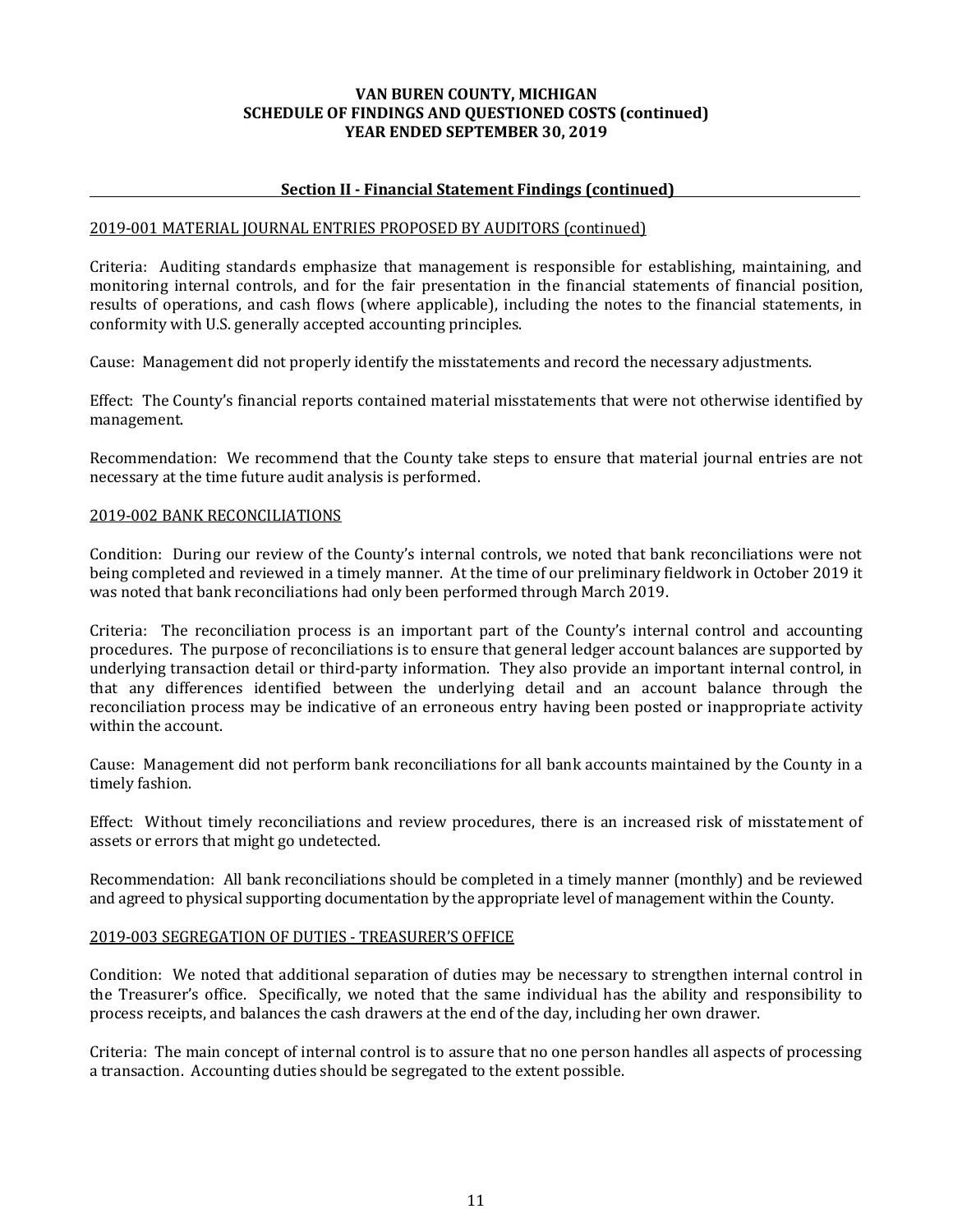#### **VAN BUREN COUNTY, MICHIGAN SCHEDULE OF FINDINGS AND QUESTIONED COSTS (continued) YEAR ENDED SEPTEMBER 30, 2019**

#### **Section II - Financial Statement Findings (continued)**

#### 2019-003 SEGREGATION OF DUTIES - TREASURER'S OFFICE (continued)

Cause: The County Treasurer's office has a limited number of staff.

Effect: The Treasurer's office would have difficulty identifying general errors or misappropriation of funds as several accounting duties are controlled by a single individual.

Recommendation: We recommend the County take steps to ensure that the accounting duties at the Treasurer's office are segregated to the extent possible. This would include segregating the receipting and reconciling processes and/or implementing additional review procedures by an appropriate level of management to strengthen the internal control system.

#### 2019-004 BOARD OF COMMISSIONER EXPENSE REIMBURSEMENTS

Condition: We noted that some of the expense reimbursements requested and received by members of the Board of Commissioners were for activities that were not allowed under the conditions set forth in the Board of Commissioner's handbook. We also noted the Chairman of the Board of Commissioners reviews and approves his own expense reimbursement requests. While it is within the Chairman's duties to review and approve all other board members expense reimbursements, there is not sufficient segregation of duties when he reviews his own.

Criteria: The handbook signed by all commissioners sets forth the compensation rules as follows:

"Commissioners shall receive the compensation and mileage reimbursement fixed by resolution of the Board prior to the filing deadline to run for this office. Changes in compensation shall become effective only at the time the County Board of Commissioners commence their terms of office after a general election. The per mile mileage reimbursement fixed by the Board shall not exceed the mileage reimbursement set for State officers as determined by the State Officers Compensation Commission. As used in this section, "compensation" shall not include mileage reimbursement. (MCLA 46.415)

There will be no per-diem or mileage for attending Committee of the Whole or Regular Board of Commissioner meetings. Compensation will be given for all other meetings attended while acting in the capacity of County Commissioner subject to a maximum of two per diems in one day."

Cause: Commissioners routinely claim per diem and mileage reimbursement for attending Committee of the Whole and Regular Board meetings which is directly prohibited by the Board of Commissioner's handbook. Further, per diem and mileage reimbursements are claimed for activities in which the Commissioners were not acting in the capacity of the County Board. This also directly violates the rules set forth in the handbook.

Effect: The Board of Commissioners are receiving per diem and mileage reimbursements for attending Committee of the Whole and Regular Board of Commissioner meetings in violation of County policy.

Recommendation: We recommend that the Board of Commissioners comply with County policy with regard to per diem and mileage reimbursements and consider implementing additional review procedures to ensure that all reimbursements align with the rules set forth in the Board of Commissioners handbook. We also recommend that the Chairman of the Board's requests for reimbursement be reviewed by an appropriate member of management.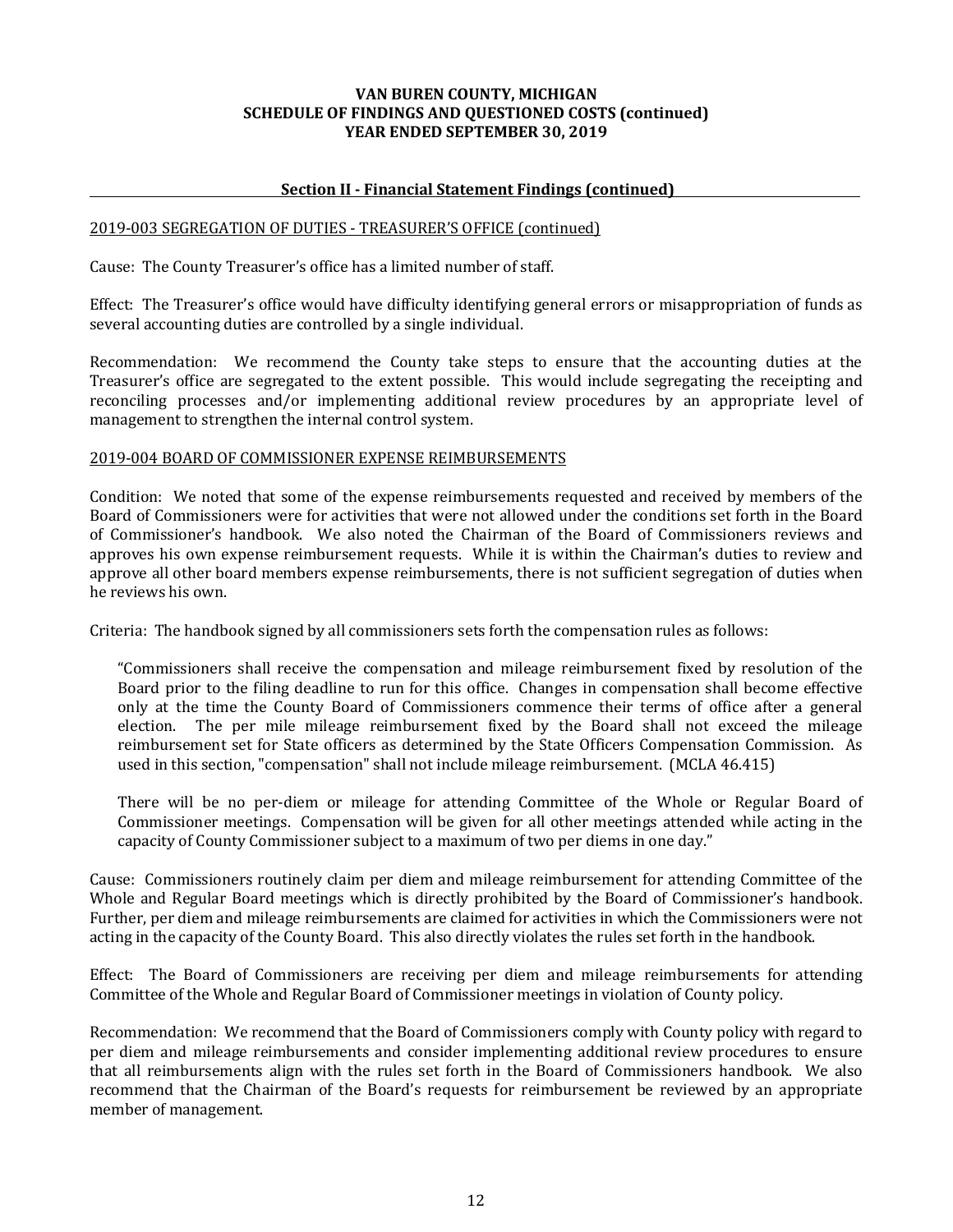#### **VAN BUREN COUNTY, MICHIGAN SCHEDULE OF FINDINGS AND QUESTIONED COSTS (continued) YEAR ENDED SEPTEMBER 30, 2019**

#### **Section II - Financial Statement Findings (continued)**

#### 2019-005 UNFAVORABLE BUDGET VARIANCES

Condition: We noted that the County did not adopt a budget for all Special Revenue funds, and as a result, expenditures had exceeded the amounts appropriated in some of the County's Special Revenue funds as noted in the notes to the required supplementary information.

Criteria: Michigan Public Act 621 of 1978, as amended, requires the County to adopt budgets for all applicable General and Special Revenue Funds, and shall not incur expenditures in excess of the amounts appropriated. The Public Act also requires the Board of Commissioners to amend the original adopted budget "as soon as it becomes apparent that a deviation from the original general appropriations act is necessary and the amount of the deviation can be determined.

Cause: The County did not appropriately budget for the transfer out of resources from several Special Revenue funds that were closed during the year.

Effect: The County has not maintained adequate control over budgetary compliance in accordance with State law.

Recommendation: We recommend the Board of Commissioners monitor expenditures against adopted budgets in all applicable funds and make appropriate budget amendments as needed.

# **Section III - Federal Award Findings and Questioned Costs**

None noted.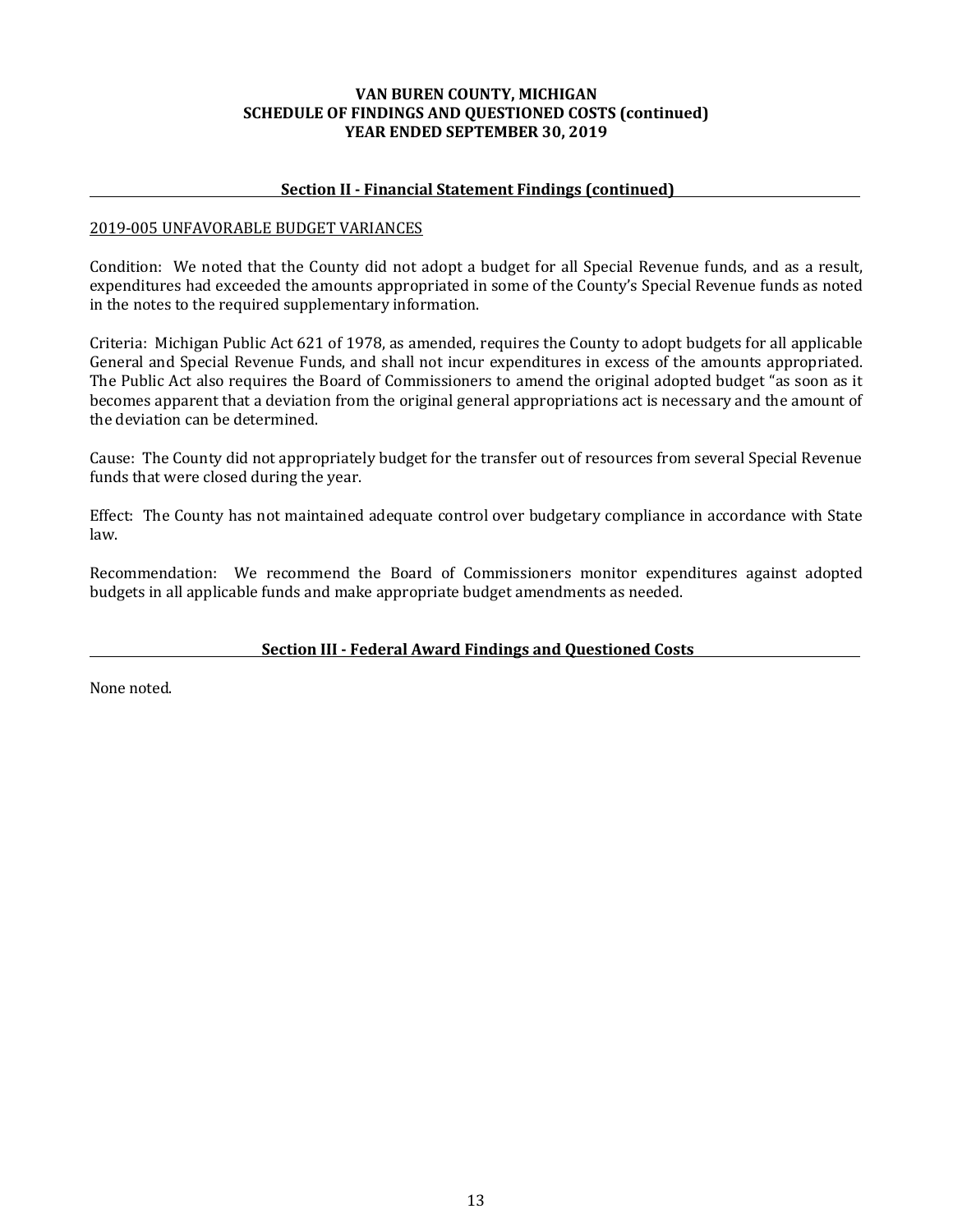

# **OFFICE OF COUNTY ADMINISTRATOR**

219 EAST PAW PAW STREET, SUITE 201, PAW PAW, MICHIGAN 49079-1492 (269) 657-8253, FAX (269) 657-8252, email: [faulj@vbco.org](mailto:faulj@vbco.org)

CORRECTIVE ACTION PLAN

Year Ended September 30, 2019

# 2019-001 MATERIAL JOURNAL ENTRIES PROPOSED BY AUDITORS

County personnel responsible for resolution: Ryan Post, Finance Director

Corrective action plan response: The Finance Director will work with administrative personnel in the affected departments to ensure that proper journal entries are made at year end.

Anticipated completion date: September 30, 2020

# 2019-002 BANK RECONCILIATIONS

County personnel responsible for resolution: Tania Sheeley, Chief Deputy Treasurer

Corrective action plan response: The Chief Deputy Treasurer will reconcile bank statements on a monthly basis.

Anticipated completion date: September 30, 2020

# 2019-003 SEGREGATION OF DUTIES - TREASURER'S OFFICE

County personnel responsible for resolution: Trisha Nesbitt, County Treasurer

Corrective action plan response: The County Treasurer will assess current staffing to address appropriate level of internal controls as recommended by auditors.

Anticipated completion date: September 30, 2020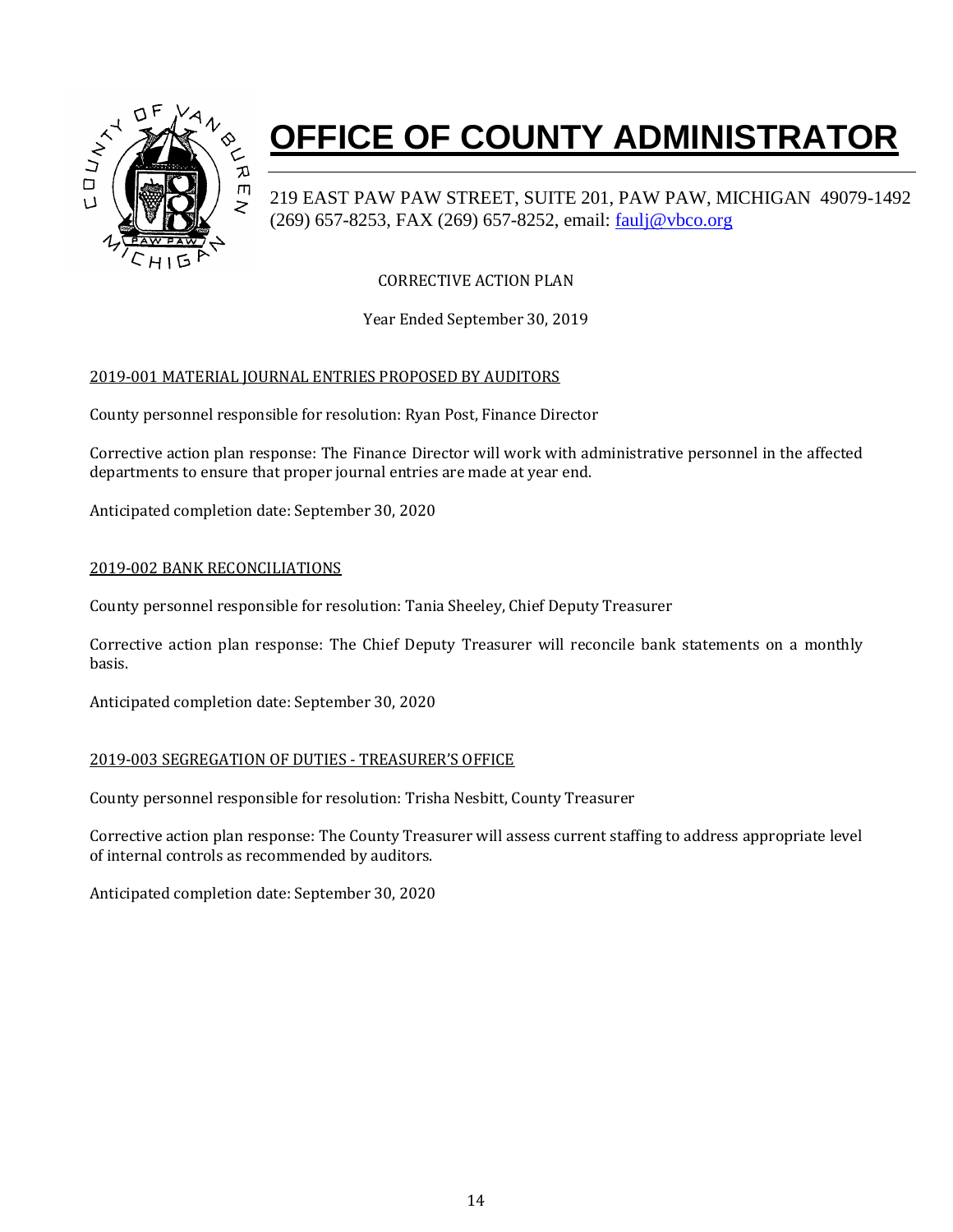

# **OFFICE OF COUNTY ADMINISTRATOR**

219 EAST PAW PAW STREET, SUITE 201, PAW PAW, MICHIGAN 49079-1492 (269) 657-8253, FAX (269) 657-8252, email: [faulj@vbco.org](mailto:faulj@vbco.org)

# 2019-004 BOARD OF COMMISSIONER EXPENSE REIMBURSEMENTS

County personnel responsible for resolution: John Faul, County Administrator

Corrective action plan response: The County Administrator will assist the County Board of Commissioners with the review of the Board of Commissioner's Handbook to make any necessary updates that define all eligible reimbursable activities. The County Administrator will also recommend to the Board of Commissioners to transition the approval process from the Chairman of the Board Commissioners to the Finance Committee, and if approved, then approval from the Board of Commissioners as a whole.

Anticipated completion date: September 30, 2020

# 2019-005 UNFAVORABLE BUDGET VARIANCES

County personnel responsible for resolution: Ryan Post, Finance Director

Corrective action plan response: The Finance Director will continue to work to ensure that proper budget adjustments are made prior to year end.

Anticipated completion date: September 30, 2020